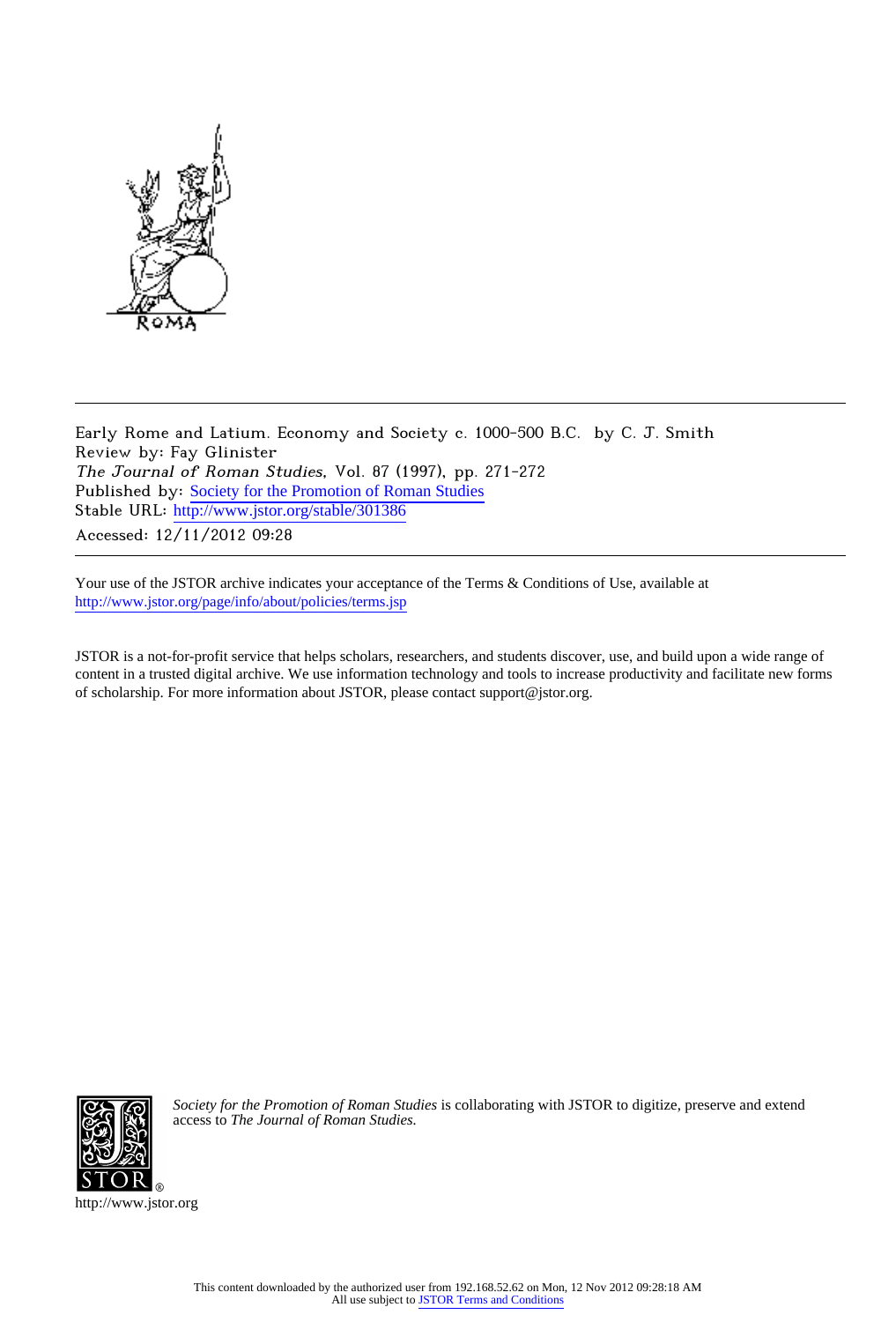**Birkbeck College, University of London** *EMMA DENCH* 

**C. J. SMITH, EARLY ROME AND LATIUM. ECONOMY AND SOCIETY c. I000-500 B.C. Oxford: Clarendon Press, I996. Pp. xii + 290, 8 figs, 8 maps. ISBN 0-I9-8I503I-8. ?35\*00-** 

**Smith's book, a revised version of his doctoral thesis, is divided into two parts: Rome and Latium down to 600 B.C., and during the sixth century (the latter section including a discussion of Etruria). Within each section, he outlines the current state of the archaeological evidence, and, using relevant literary material, draws cautious and reasonable conclusions. Appendices discuss archaic inscriptions and catalogue the major Latin sites, with skeleton bibliography. The maps are schematic; that of Latium in particular would have benefited from topographical details.** 

**S.'s book valuably highlights the importance of looking at early Rome from the Bronze Age onwards, as it emerges from the end of a long period of development, by contrast with its once typical presentation (by historians) as a semi-mythic preamble to the 'real' Rome of the Republic. But its chief usefulness lies in the amount of scattered archaeological evidence marshalled together in English, which will be of benefit to those interested in early Italy (though its student readers may well have trouble with untranslated terms such as** *lastra fittile* **(135),** *argilla figulina* **(122), etc.).** 

**The archaeological evidence is presented according to Latial phases; this, and the organizational layout as a whole, is rather frustrating in practice: chasing up specific sites or themes takes persistence. Though the literary evidence is better for the sixth century B.C. than for the preceding period, the dividing point (600 B.C.) otherwise seems rather arbitrary and means for Rome - the most important site - that the transition to an urbanized, organized state is buried, and the sense of continuity and change in archaeological terms is lost.** 

**Moreover, S.'s organization imposes an uneasy division between archaeological and literary evidence, a division often ignored in practice. Who would look for a discussion of the Lupercalia or the Septimontium under the heading 'Rome: The Archaeological Evidence' (ch. Io)? - yet there they are (I55-6). Discussions of Servius Tullius, the Equus October, and the Lapis Niger inscription appear under the same heading, even though it is the stated aim of ch. I I to combine the archaeological, literary, and documentary evidence available for the sixth century B.C. (I85). To my mind it is preferable to avoid these artificial temporal, archaeological, literary, and documentary divides, and to focus instead on themes.** 

**The wide range of modern interpretations summarized in the discussion on the archaeological evidence (e.g. i6off., on S. Omobono) often leaves little room for S.'s own views and analysis. However, S. gets to grips more thoroughly and interestingly with the literary evidence on early Rome, and makes useful points, for example about the gens.**